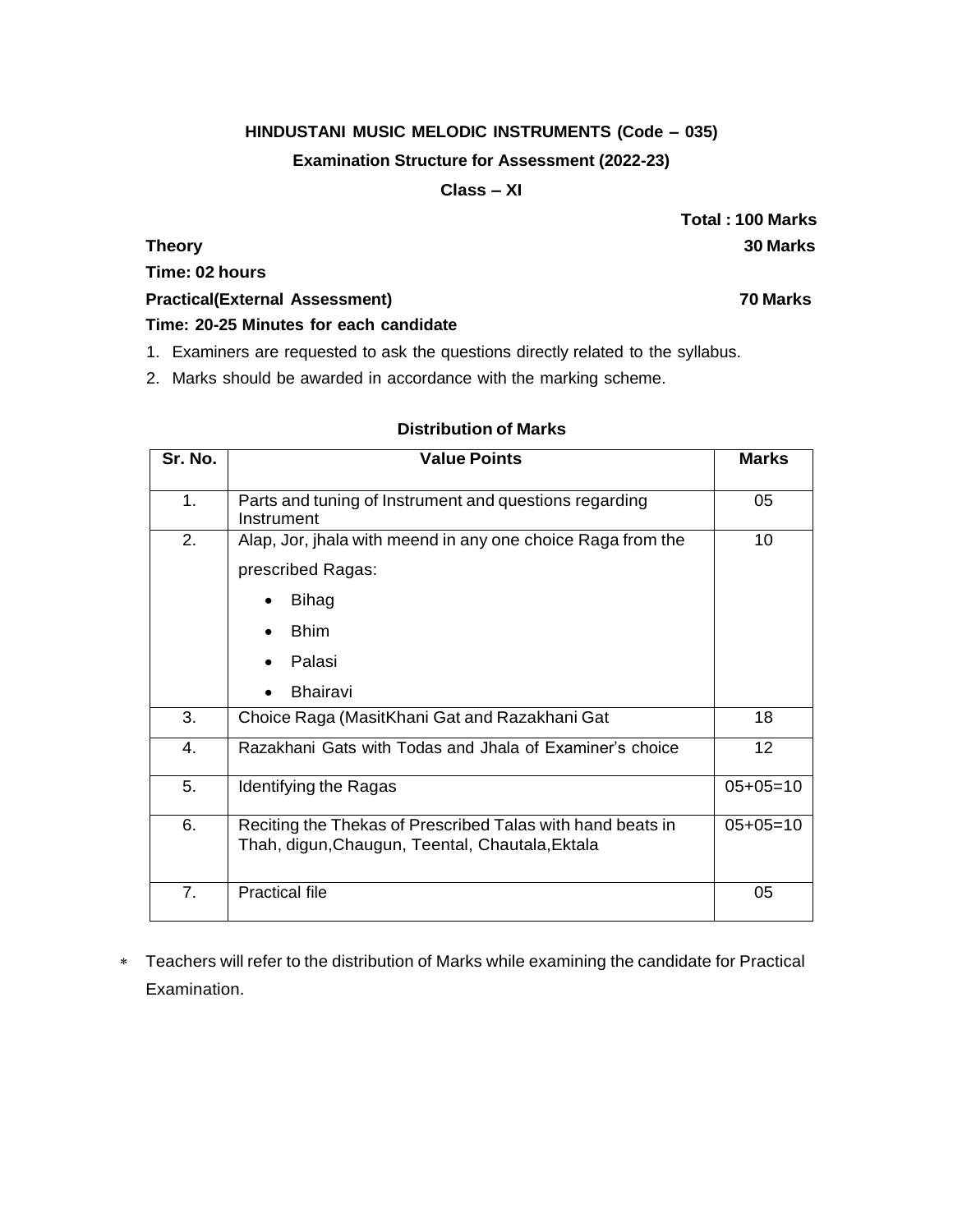### **HINDUSTANI MUSIC MELODIC INSTRUMENTS (Code – 035)**

#### **Examination Structure for Assessment (2022-23)**

### **Class – XII**

**Total : 100 Marks Theory 30Marks**

**Time: 02 hours**

## **Practical (External Assessment) 70 Marks**

**Time: 20-25 Minutes for eachcandidate**

- 1. Examiners are requested to ask the questions directly related to the syllabus.
- 2. Marks should be awarded in accordance with the marking scheme.

### **Distribution of Marks**

| Sr. | <b>Value Points</b>                                                                                         | <b>Marks</b> |
|-----|-------------------------------------------------------------------------------------------------------------|--------------|
| 1.  | Tuning of Instrument and questions regarding                                                                | 05           |
|     | instrument                                                                                                  |              |
| 2.  | Aalap, Jor, Jhala with Meend in one choice Raga from                                                        | $10+05=15$   |
|     | prescribed Ragas:                                                                                           |              |
|     | <b>Bhairav</b>                                                                                              |              |
|     | Bageshri                                                                                                    |              |
|     | Malkauns                                                                                                    |              |
| 3.  | One Choice Raga (Masitkhani Gat and Razakhani) from<br>prescribed Ragas                                     | 15           |
| 4.  | Razakhani Gat with Toda and Jhala of Examiner's choice                                                      | 05           |
| 5.  | One composition in Ektala or in Jhaptala.                                                                   | 05           |
| 6.  | Identifying the prescribed Ragas.                                                                           | $05+05=10$   |
| 7.  | Reciting the Thekas of prescribed Talas with hand beats in<br>Thah, Dugun and Chaugun:<br>Jhaptala<br>Rupak | $05+05=10$   |
| 8.  | <b>Practical File</b>                                                                                       | 05           |

 External Examiner will refer to the distribution of Marks while examining the candidate for Practical Examination.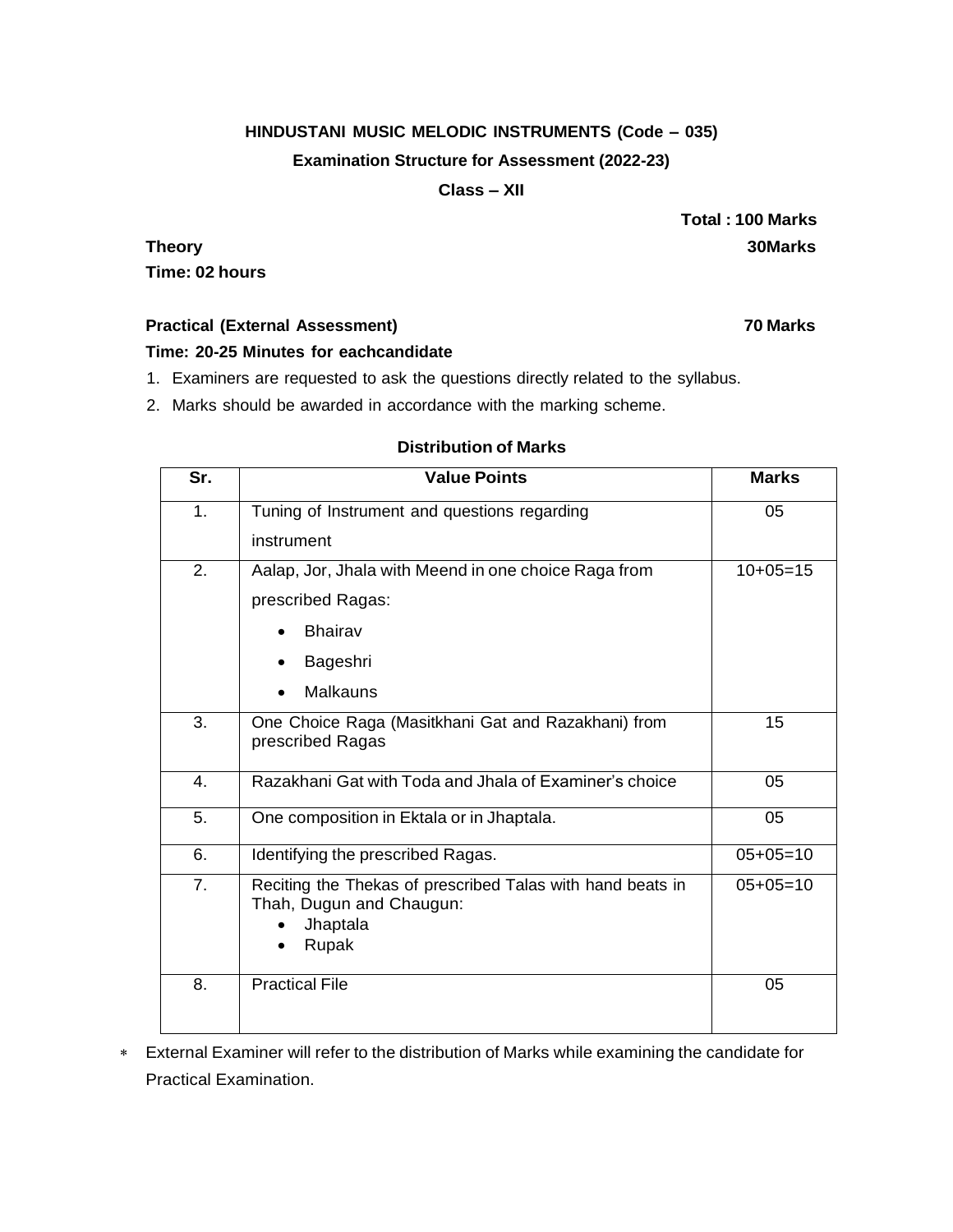# **HINDUSTANI MUSIC MELODIC INSTRUMENTS (Code – 035)**

# **Course Structure (2022-23) Class – XI**

#### **Theory 30 Marks Periods - 60**

#### **Time :02hours 70 Marks**

# 1. Questions to be set with internal choice covering the entire syllabus

| No. | <b>Units</b>                                                                                                                                   | No.of<br>Periods (40) | <b>Marks (30)</b> |
|-----|------------------------------------------------------------------------------------------------------------------------------------------------|-----------------------|-------------------|
|     | <b>Units 1</b>                                                                                                                                 | 08                    | 06                |
| 1.1 | Brief study of the following<br>Nada, Shruti, Swara, Saptak, Thaat, jati, Laya, Tala.                                                          | 03                    |                   |
| 1.2 | Brief study of the following<br>Margi- Desi, Raga, Gat.                                                                                        | 05                    |                   |
|     | Unit 2                                                                                                                                         | 06                    | 06                |
| 2.1 | Brief History of the following<br>Dhrupad, Mastikhani and Razakhni Gat                                                                         | 06                    |                   |
|     | Unit 3                                                                                                                                         | 08                    | 06                |
| 3.1 | Brief study of Musical Elements in Natya Shastra                                                                                               | 04                    |                   |
| 3.2 | Life sketch and Contibution of Tansen, V.N.<br>Bhatkhande and V.D Paluskar                                                                     | 04                    |                   |
|     | Unit 4                                                                                                                                         | 08                    | 06                |
| 4.1 | Description of Prescribed Talas along with Tala<br>Notation- in Thah, Dugun and Chaugan prescribed<br>Talas:<br>Teentala<br>Ektala<br>Chautala | 05                    |                   |
| 4.2 | Knowledge of the Structure of the Instrument opted<br>for.                                                                                     | 03                    |                   |
|     | Unit 5                                                                                                                                         | 10                    | 06                |
| 5.1 | Critical study of Prescribed Ragas along with<br>Recognizing Ragas from phrases of Swaras and<br>elaborating them. Excluding Rag Jaunpuri.     | 04                    |                   |
| 5.2 | Writing in Notation the Compositions of Prescribed<br>Ragas:<br><b>Bihag</b><br><b>Bhim</b><br>Palasi<br>Bhairavi                              | 06                    |                   |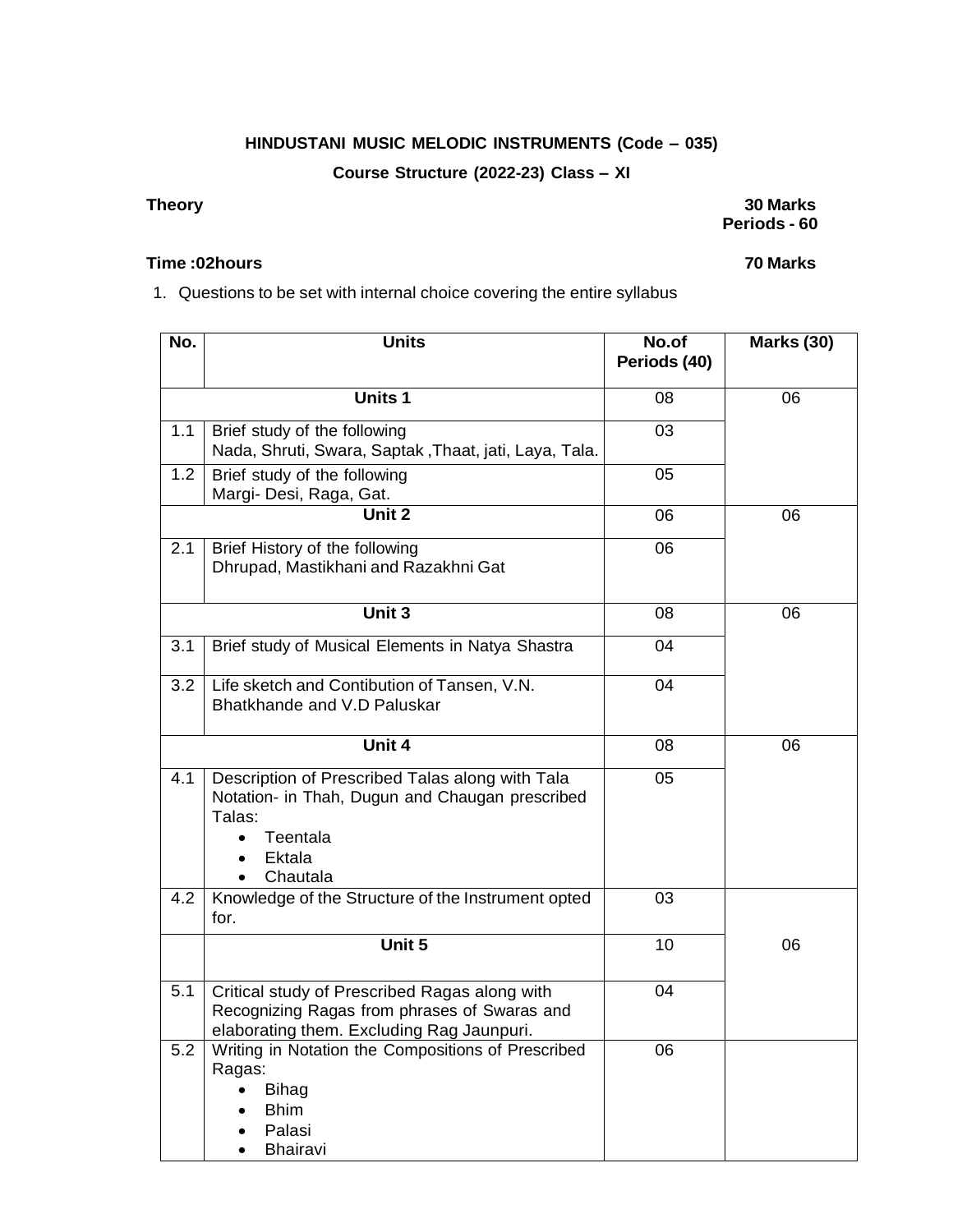# **Class XI**

# **Practical-100periods 70 Marks**

| S.No | <b>Practical</b>                                  | No. of periods (100) |
|------|---------------------------------------------------|----------------------|
| 1.   | One Razakhani Gat with Alap, tala- badha Tana     | 45                   |
|      | and Jhala in the following ragas                  |                      |
|      | Bihag, Bhimpalasi, Bhairavi.                      |                      |
| 2.   | One Masit khani Gat with tanas in any one of      | 15                   |
|      | theprescribed ragas                               |                      |
| 3.   | Ability to do Aalap, Jod, Jhala in any one of the | 08                   |
|      | prescribedraga.                                   |                      |
| 4.   | Knowledge of structure of instrument opted for.   | 15                   |
|      |                                                   |                      |
| 5.   | Ability to recognize prescribed ragas from the    | 8                    |
|      | passages of swaras sung or played by the          |                      |
|      | examiner                                          |                      |
| 6.   | Recitation of Thekas of Teentala, Chautala and    | 09                   |
|      | Ektala with Dugun and Chaugun keeping tala with   |                      |
|      | and beats.                                        |                      |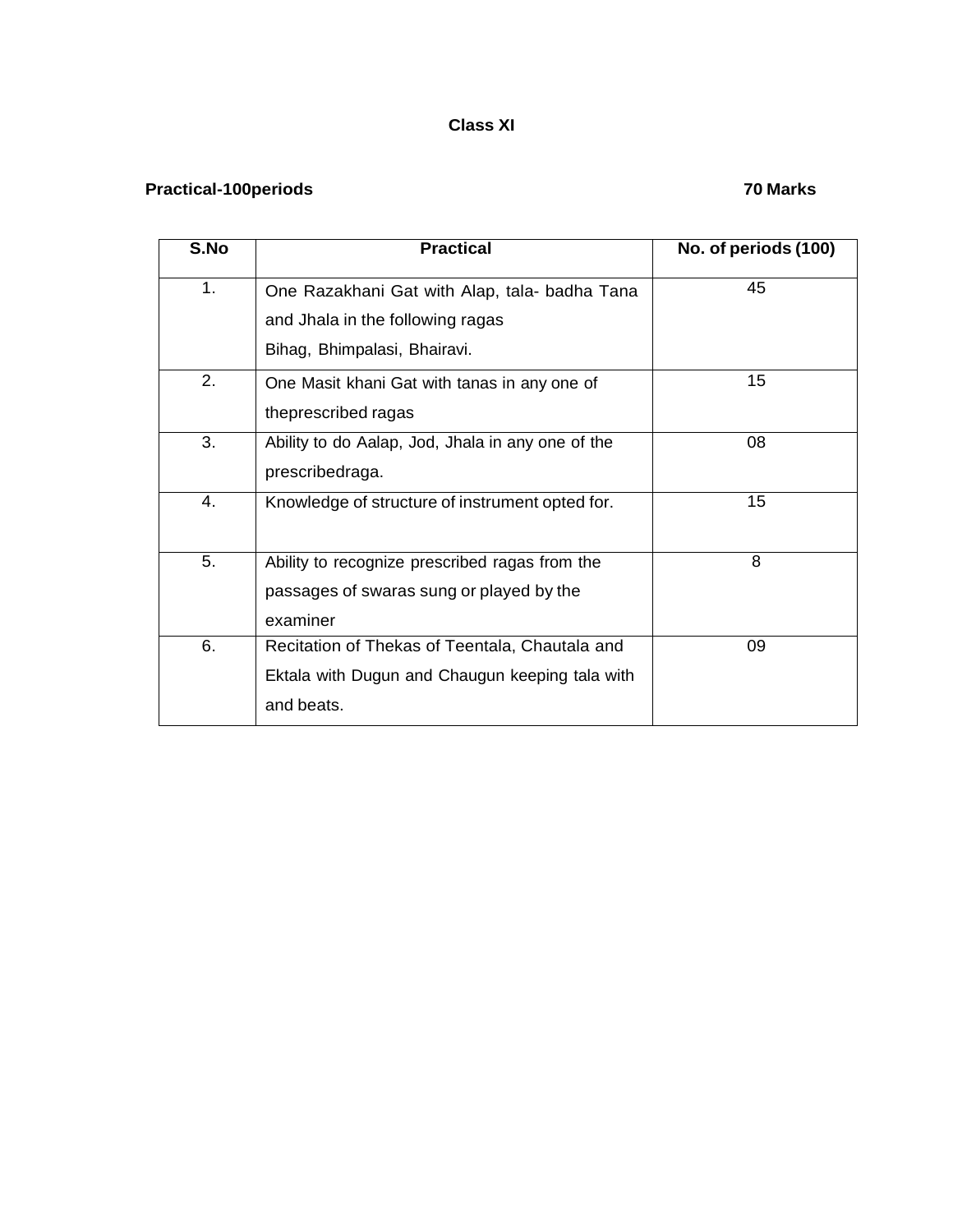# **HINDUSTANI MUSIC MELODIC INSTRUMENTS (Code – 035) Course Structure (2022-23) Class – XII**

#### **Theory 30 Marks**

# **Periods - 40**

# **Time :02hours 70 Marks**

1. Questions to be set with internal choice covering the entire syllabus .

| No. | <b>Units</b>                                                                                                                                                   | <b>No. of Periods</b> | <b>Marks</b> |
|-----|----------------------------------------------------------------------------------------------------------------------------------------------------------------|-----------------------|--------------|
|     | <b>Units1</b>                                                                                                                                                  | 08                    | 06           |
| 1.1 | Brief study of the following                                                                                                                                   | 03                    |              |
|     | Gram, Murchhana, Alankar, Alap, Tana.                                                                                                                          |                       |              |
| 1.2 | Brief study of the following                                                                                                                                   | 05                    |              |
|     | Gamak, Meend, Kan, krintan, Zamzama, Ghaseet, Sut.                                                                                                             |                       |              |
|     | Unit 2                                                                                                                                                         | 05                    | 06           |
| 2.1 | Historical development of Time Theory of Ragas                                                                                                                 | 05                    |              |
|     | Unit 3                                                                                                                                                         | 08                    | 06           |
| 3.1 | Detail study of the following                                                                                                                                  | 04                    |              |
|     | Sangeet Ratnakar                                                                                                                                               |                       |              |
|     | Sangeet Parijat                                                                                                                                                |                       |              |
| 3.2 | Life sketch and Contribution of Inayat Khan, MushtaqAli                                                                                                        | 04                    |              |
|     | Khan, Alauddin Khan                                                                                                                                            |                       |              |
|     | Unit 4                                                                                                                                                         | 09                    | 06           |
| 4.1 | Description of Prescribed Talas along with Tala Notation                                                                                                       | 04                    |              |
|     | with Thah, Dugun, Tigun and Chaugun prescribed                                                                                                                 |                       |              |
|     | Talas:                                                                                                                                                         |                       |              |
|     | Jhaptala                                                                                                                                                       |                       |              |
|     | Rupak                                                                                                                                                          |                       |              |
| 4.2 | Tuning of the Instrument opted for.                                                                                                                            | 05                    |              |
|     | Unit 5                                                                                                                                                         | 10                    | 06           |
| 5.1 | Critical<br>study<br>Prescribed<br>of<br>Ragas<br>along<br>with<br>Recognizing Ragas phrases of Swaras and elaborating<br>them (Excluding Raga Shuddha Sarang) | 04                    |              |
| 5.2 | Writing in Notation the Compositions of Prescribed<br>Ragas: Bhairav, Bageshri, Malkauns                                                                       | 06                    |              |